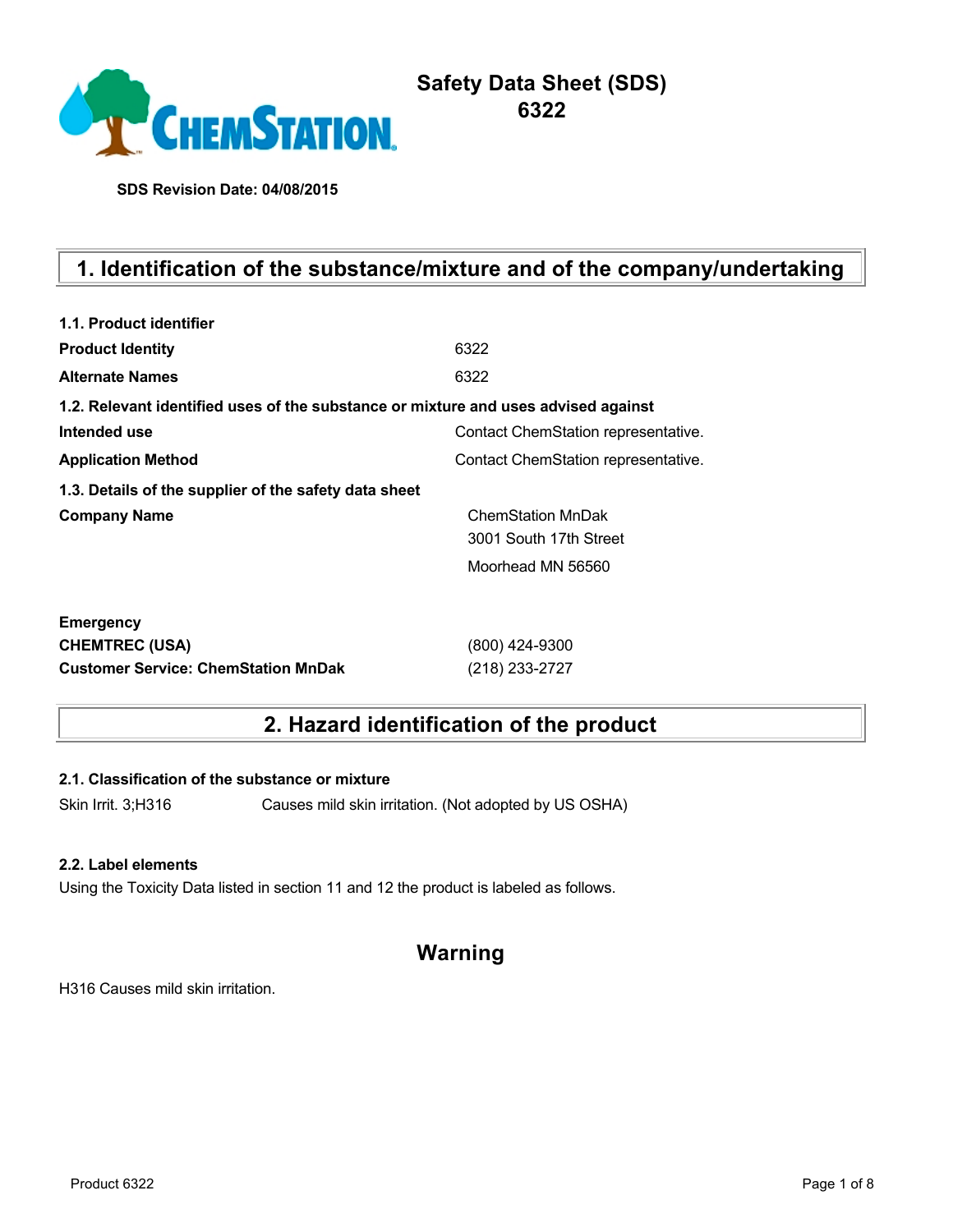## **[Prevention]:**

P260 Do not breathe mist / vapors / spray.

P262 Do not get in eyes, on skin, or on clothing.

## **[Response]:**

P301+310 IF SWALLOWED: Immediately call a POISON CENTER or doctor / physician.

P331 Do NOT induce vomiting.

P332+313 If skin irritation occurs: Get medical advice / attention.

## **[Storage]:**

No GHS storage statements

### **[Disposal]:**

No GHS disposal statements

# **3. Composition/information on ingredients**

This product contains the following substances that present a hazard within the meaning of the relevant State and Federal Hazardous Substances regulations.

| Ingredient/Chemical Designations                                                                            | Weight % | <b>GHS Classification</b>                                            | <b>Notes</b> |
|-------------------------------------------------------------------------------------------------------------|----------|----------------------------------------------------------------------|--------------|
| Distillates (petroleum), hydrotreated middleGasoil -<br>ˈlunspecified<br><b>CAS Number:</b><br>0064742-46-7 | 1.0 - 10 | Asp. Tox. 1:H304<br><b>∣ Acute Tox. 4:Н332</b><br>Skin Irrit. 2:H315 |              |

[1] Substance classified with a health or environmental hazard.

[2] Substance with a workplace exposure limit.

[3] PBT-substance or vPvB-substance.

\*The full texts of the phrases are shown in Section 16.

# **4. First aid measures**

### **4.1. Description of first aid measures**

| General           | In all cases of doubt, or when symptoms persist, seek medical attention.<br>Never give anything by mouth to an unconscious person.                                                                                                        |
|-------------------|-------------------------------------------------------------------------------------------------------------------------------------------------------------------------------------------------------------------------------------------|
| <b>Inhalation</b> | Remove to fresh air, keep patient warm and at rest. If breathing is irregular or stopped, give<br>artificial respiration. If unconscious place in the recovery position and obtain immediate<br>medical attention. Give nothing by mouth. |
| <b>Eyes</b>       | Irrigate copiously with clean water for at least 15 minutes, holding the eyelids apart and seek<br>medical attention.                                                                                                                     |
| Skin              | Remove contaminated clothing. Wash skin thoroughly with soap and water or use a<br>recognized skin cleanser.                                                                                                                              |
| Ingestion         | If swallowed obtain immediate medical attention. Keep at rest. Do NOT induce vomiting.                                                                                                                                                    |
|                   | 4.2. Most important symptoms and effects, both acute and delayed                                                                                                                                                                          |
| Overview          | No specific symptom data available.<br>See section 2 for further details.                                                                                                                                                                 |
| <b>Skin</b>       | Causes mild skin irritation. (Not adopted by US OSHA)                                                                                                                                                                                     |

# **5. Fire-fighting measures**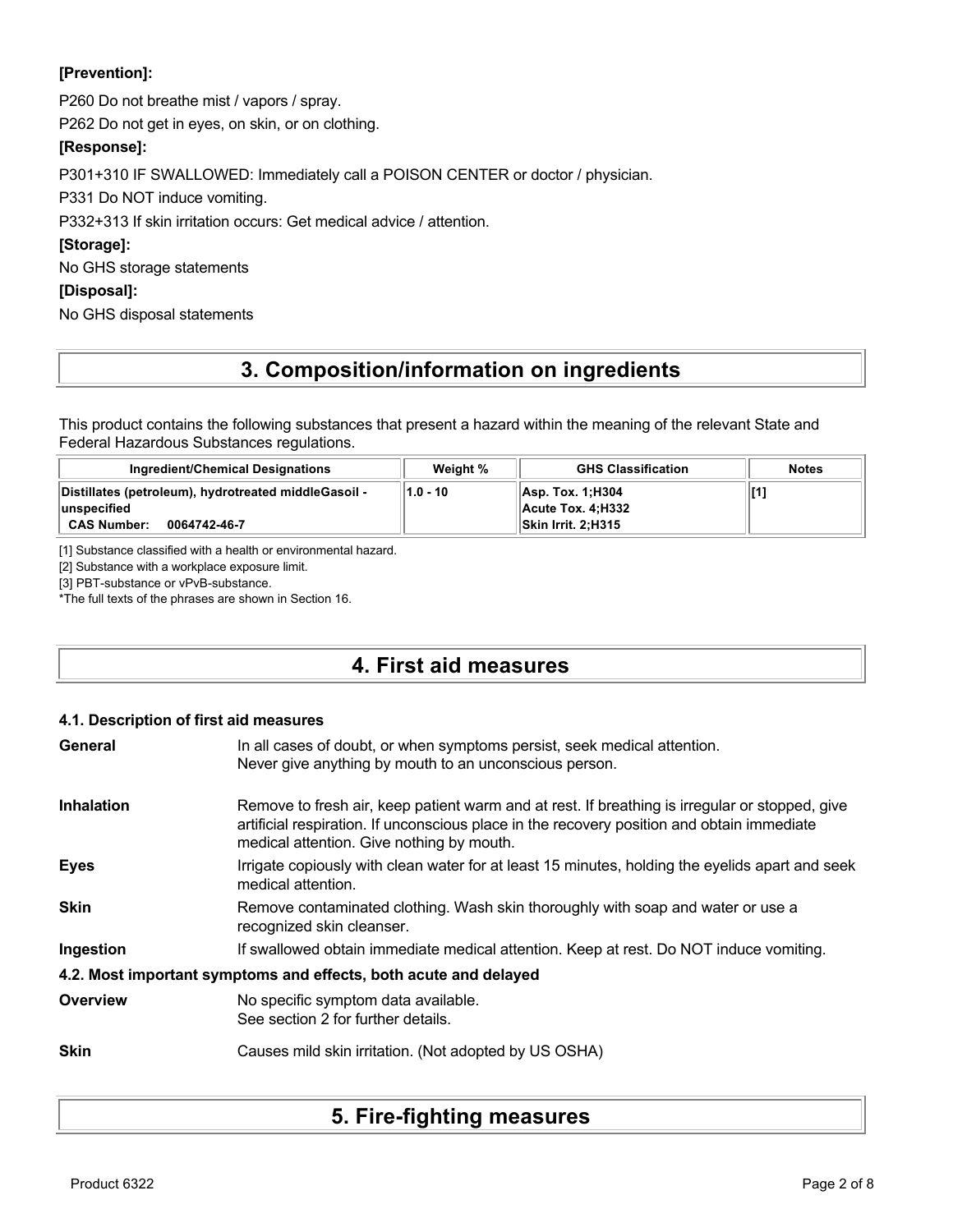### **5.1. Extinguishing media**

Recommended extinguishing media; alcohol resistant foam, CO<sub>2</sub>, powder, water spray. Do not use; water jet.

### **5.2. Special hazards arising from the substance or mixture**

Hazardous decomposition: No hazardous decomposition data available.

Do not breathe mist / vapors / spray.

Do not get in eyes, on skin, or on clothing.

### **5.3. Advice for fire-fighters**

Cool closed containers exposed to fire by spraying them with water. Do not allow run off water and contaminants from fire fighting to enter drains or water ways.

**ERG Guide No.** 0

# **6. Accidental release measures**

### **6.1. Personal precautions, protective equipment and emergency procedures**

Put on appropriate personal protective equipment (see section 8).

### **6.2. Environmental precautions**

Do not allow spills to enter drains or waterways.

Use good personal hygiene practices. Wash hands before eating, drinking, smoking or using toilet. Promptly remove soiled clothing and wash thoroughly before reuse.

### **6.3. Methods and material for containment and cleaning up**

Ventilate the area and avoid breathing vapors. Take the personal protective measures listed in section 8.

Contain and absorb spillage with non-combustible materials e.g. sand, earth, vermiculite. Place in closed containers outside buildings and dispose of according to the Waste Regulations. (See section 13).

Clean, preferably with a detergent. Do not use solvents.

Do not allow spills to enter drains or watercourses.

If drains, sewers, streams or lakes are contaminated, inform the local water company immediately. In the case of contamination of rivers, streams or lakes the Environmental Protection Agency should also be informed.

# **7. Handling and storage**

### **7.1. Precautions for safe handling**

See section 2 for further details. - [Prevention]:

## **7.2. Conditions for safe storage, including any incompatibilities**

Handle containers carefully to prevent damage and spillage.

Incompatible materials: No data available.

See section 2 for further details. - [Storage]:

## **7.3. Specific end use(s)**

No data available.

# **8. Exposure controls and personal protection**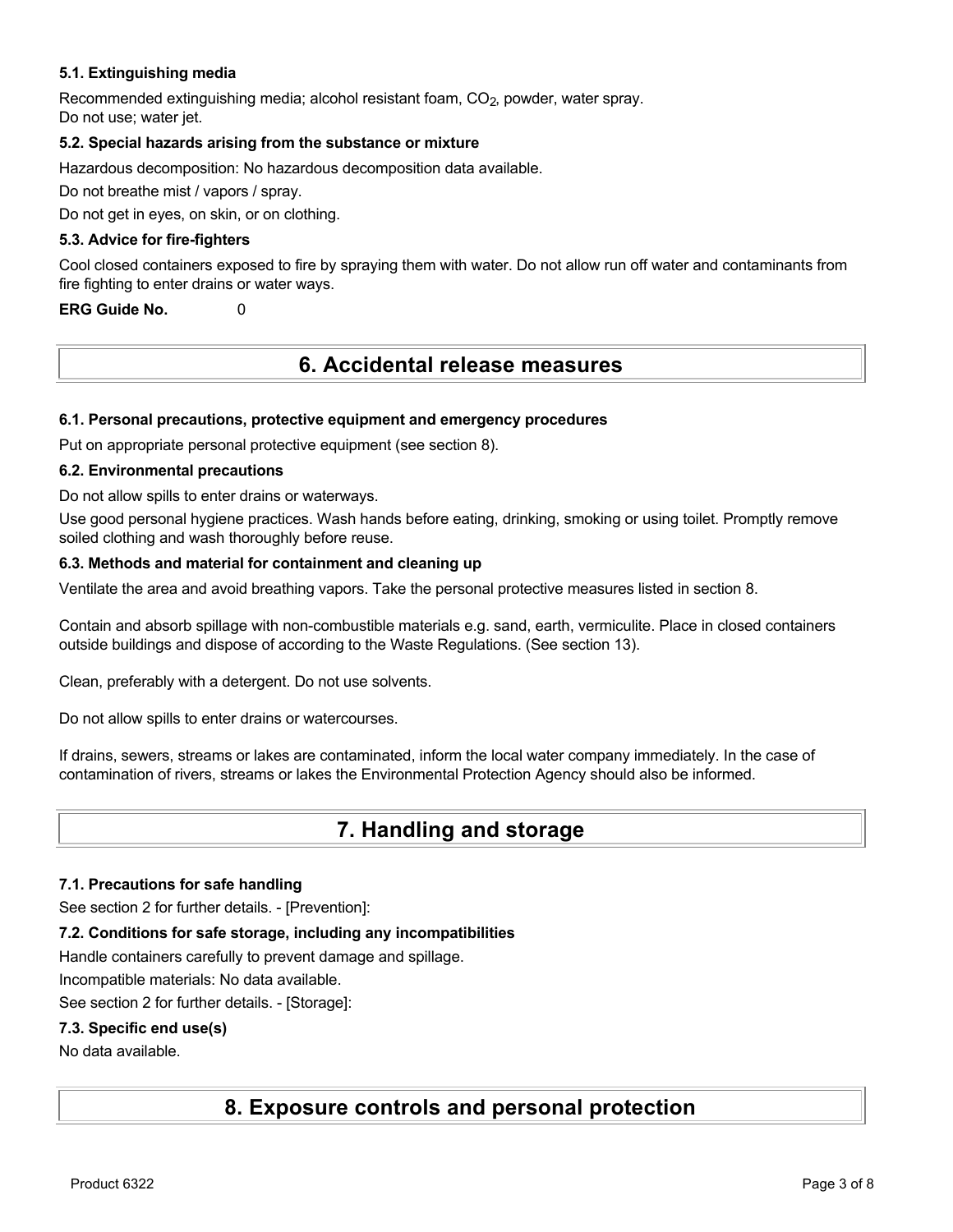### **8.1. Control parameters**

#### **Exposure**

| <b>CAS No.</b> | Ingredient                            | <b>Source</b> | Value                       |
|----------------|---------------------------------------|---------------|-----------------------------|
| 0064742-46-7   | Distillates (petroleum), hydrotreated | <b>OSHA</b>   | <b>No Established Limit</b> |
|                | middleGasoil - unspecified            | ACGIH         | <b>No Established Limit</b> |
|                |                                       | <b>NIOSH</b>  | <b>No Established Limit</b> |
|                |                                       | Supplier      | <b>No Established Limit</b> |

### **Carcinogen Data**

| CAS No.      | Inaredient                                    | ∣Source∣    | Value                                                              |
|--------------|-----------------------------------------------|-------------|--------------------------------------------------------------------|
| 0064742-46-7 | Distillates (petroleum),                      | <b>OSHA</b> | Select Carcinogen: No                                              |
|              | llhydrotreated middleGasoil -<br>lunspecified | <b>NTP</b>  | Known: No: Suspected: No                                           |
|              |                                               | <b>IARC</b> | Group 1: No: Group 2a: No: Group 2b: No: Group 3: No: Group 4: No: |

### **8.2. Exposure controls**

| <b>Respiratory</b>          | If workers are exposed to concentrations above the exposure limit they must use the<br>appropriate, certified respirators.                                                                                                                                                                                                             |
|-----------------------------|----------------------------------------------------------------------------------------------------------------------------------------------------------------------------------------------------------------------------------------------------------------------------------------------------------------------------------------|
| <b>Eyes</b>                 | Protective safety glasses recommended.                                                                                                                                                                                                                                                                                                 |
| <b>Skin</b>                 | Wear overalls to keep skin contact to a minimum.                                                                                                                                                                                                                                                                                       |
| <b>Engineering Controls</b> | Provide adequate ventilation. Where reasonably practicable this should be achieved by the<br>use of local exhaust ventilation and good general extraction. If these are not sufficient to<br>maintain concentrations of particulates and any vapor below occupational exposure limits<br>suitable respiratory protection must be worn. |

**Other Work Practices** Use good personal hygiene practices. Wash hands before eating, drinking, smoking or using toilet. Promptly remove soiled clothing and wash thoroughly before reuse.

See section 2 for further details. - [Prevention]:

# **9. Physical and chemical properties**

| Appearance                                      | Light yellow Thin liquid                   |
|-------------------------------------------------|--------------------------------------------|
| Odor                                            | Mild                                       |
| Odor threshold                                  | Not Measured                               |
| рH                                              | $7.0 - 7.8$                                |
| Melting point / freezing point                  | Not Measured                               |
| Initial boiling point and boiling range         | $>212$ deg F                               |
| <b>Flash Point</b>                              | >200 degrees F PMCC (non-flammable)        |
| Evaporation rate (Ether = 1)                    | 0.33                                       |
| Flammability (solid, gas)                       | Not Applicable                             |
| Upper/lower flammability or explosive<br>limits | Lower Explosive Limit: Not Measured        |
|                                                 | <b>Upper Explosive Limit: Not Measured</b> |
| Vapor pressure (Pa)                             | Not Determined                             |
| <b>Vapor Density</b>                            | Not Determined                             |
| <b>Specific Gravity</b>                         | $0.979 - 0.999$                            |
| <b>Solubility in Water</b>                      | Not Measured                               |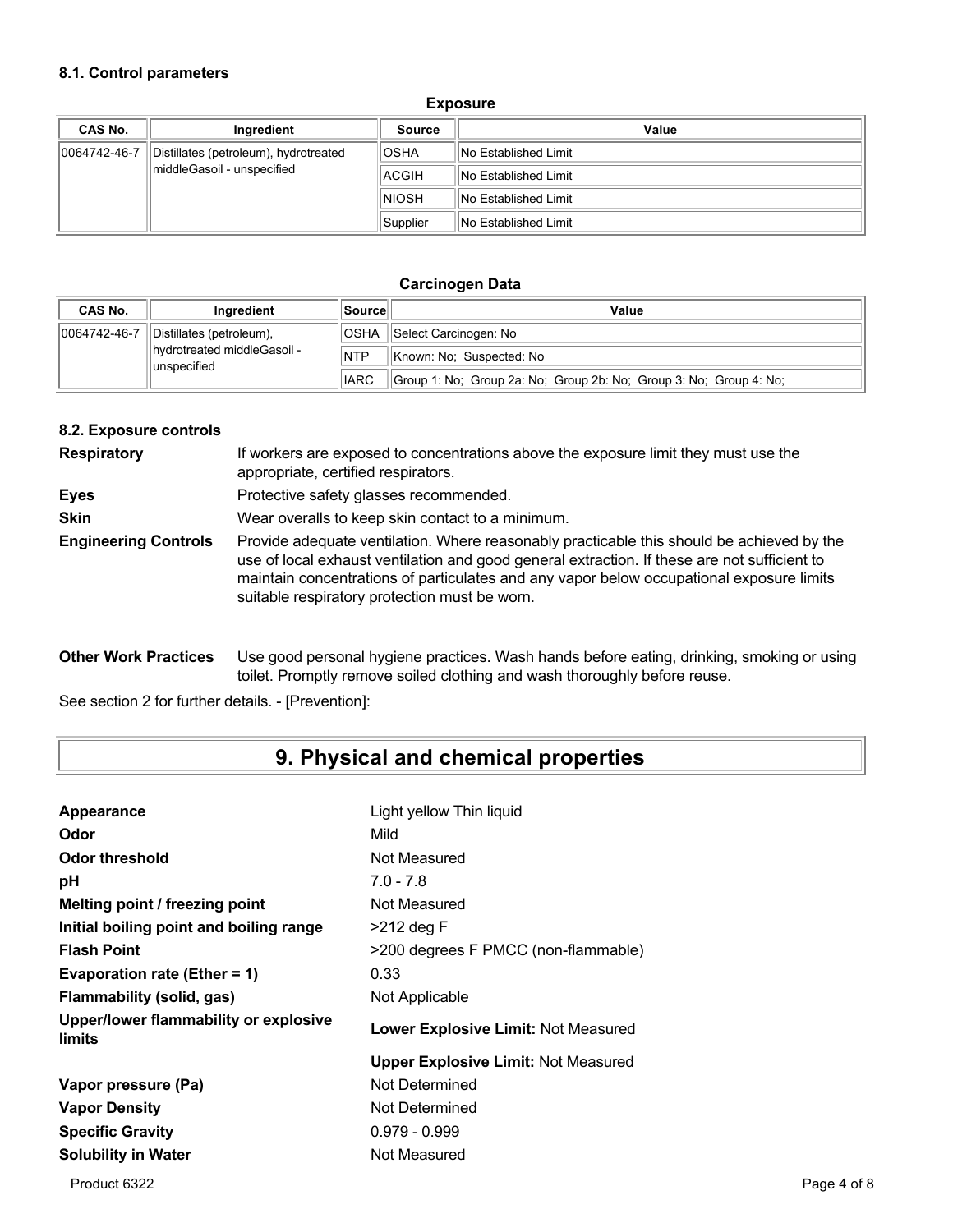| Partition coefficient n-octanol/water (Log<br>Kow) | Not Measured |
|----------------------------------------------------|--------------|
| <b>Auto-ignition temperature</b>                   | Not Measured |
| <b>Decomposition temperature</b>                   | Not Measured |
| <b>Viscosity (cSt)</b>                             | Not Measured |
| Foaming                                            | Moderate     |
| 9.2. Other information                             |              |

No other relevant information.

# **10. Stability and reactivity**

## **10.1. Reactivity** Hazardous Polymerization will not occur. **10.2. Chemical stability** Stable under normal circumstances. **10.3. Possibility of hazardous reactions** No data available. **10.4. Conditions to avoid** No data available. **10.5. Incompatible materials** No data available. **10.6. Hazardous decomposition products** No hazardous decomposition data available.

# **11. Toxicological information**

### **Acute toxicity**

| Ingredient                                                                         | Oral LD50.<br>mg/kg            | Skin LD50.<br>mg/kg                  | <b>Inhalation</b><br>Vapor LD50,<br>ma/L/4hr | <b>Inhalation</b><br>Dust/Mist LD50.<br>ma/L/4hr | <b>Inhalation</b><br>Gas LD50,<br>ppm |
|------------------------------------------------------------------------------------|--------------------------------|--------------------------------------|----------------------------------------------|--------------------------------------------------|---------------------------------------|
| Distillates (petroleum), hydrotreated middleGasoil -<br>unspecified - (64742-46-7) | 5,000.00, Rat -<br>Category: 5 | 2.000.00.<br>Rabbit -<br>Category: 4 | No data<br>available                         | No data available                                | No data<br>available                  |

Note: When no route specific LD50 data is available for an acute toxin, the converted acute toxicity point estimate was used in the calculation of the product's ATE (Acute Toxicity Estimate).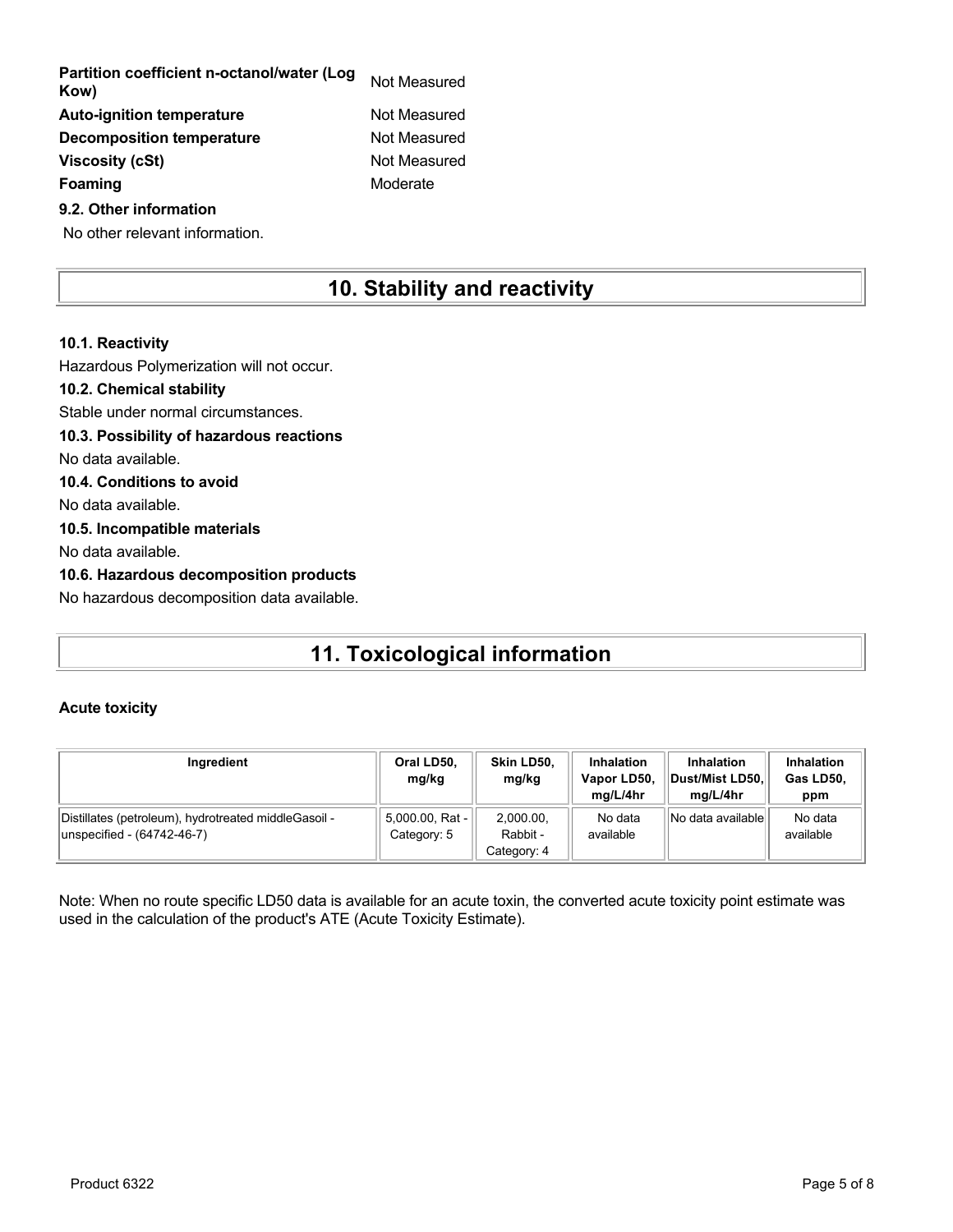| <b>Classification</b>         | Category | <b>Hazard Description</b>                             |
|-------------------------------|----------|-------------------------------------------------------|
| Acute toxicity (oral)         |          | Not Applicable                                        |
| Acute toxicity (dermal)       |          | Not Applicable                                        |
| Acute toxicity (inhalation)   |          | Not Applicable                                        |
| Skin corrosion/irritation     | 3        | Causes mild skin irritation. (Not adopted by US OSHA) |
| Serious eye damage/irritation |          | Not Applicable                                        |
| Respiratory sensitization     |          | Not Applicable                                        |
| Skin sensitization            |          | Not Applicable                                        |
| Germ cell mutagenicity        |          | Not Applicable                                        |
| Carcinogenicity               |          | Not Applicable                                        |
| Reproductive toxicity         |          | Not Applicable                                        |
| STOT-single exposure          |          | Not Applicable                                        |
| STOT-repeated exposure        |          | Not Applicable                                        |
| Aspiration hazard             |          | Not Applicable                                        |

# **12. Ecological information**

### **12.1. Toxicity**

No additional information provided for this product. See Section 3 for chemical specific data.

### **Aquatic Ecotoxicity**

| Inaredient                                                                         | 96 hr LC50 fish,           | 48 hr EC50 crustacea, | ErC50 algae,  |
|------------------------------------------------------------------------------------|----------------------------|-----------------------|---------------|
|                                                                                    | mg/l                       | mg/l                  | mq/l          |
| Distillates (petroleum), hydrotreated middleGasoil -<br>unspecified - (64742-46-7) | 54.00, Jordanella floridae | 68.00, Daphnia magna  | Not Available |

### **12.2. Persistence and degradability**

There is no data available on the preparation itself.

## **12.3. Bioaccumulative potential**

Not Measured

**12.4. Mobility in soil**

No data available.

## **12.5. Results of PBT and vPvB assessment**

This product contains no PBT/vPvB chemicals.

### **12.6. Other adverse effects**

No data available.

# **13. Disposal considerations**

### **13.1. Waste treatment methods**

Observe all federal, state and local regulations when disposing of this substance.

# **14. Transport information**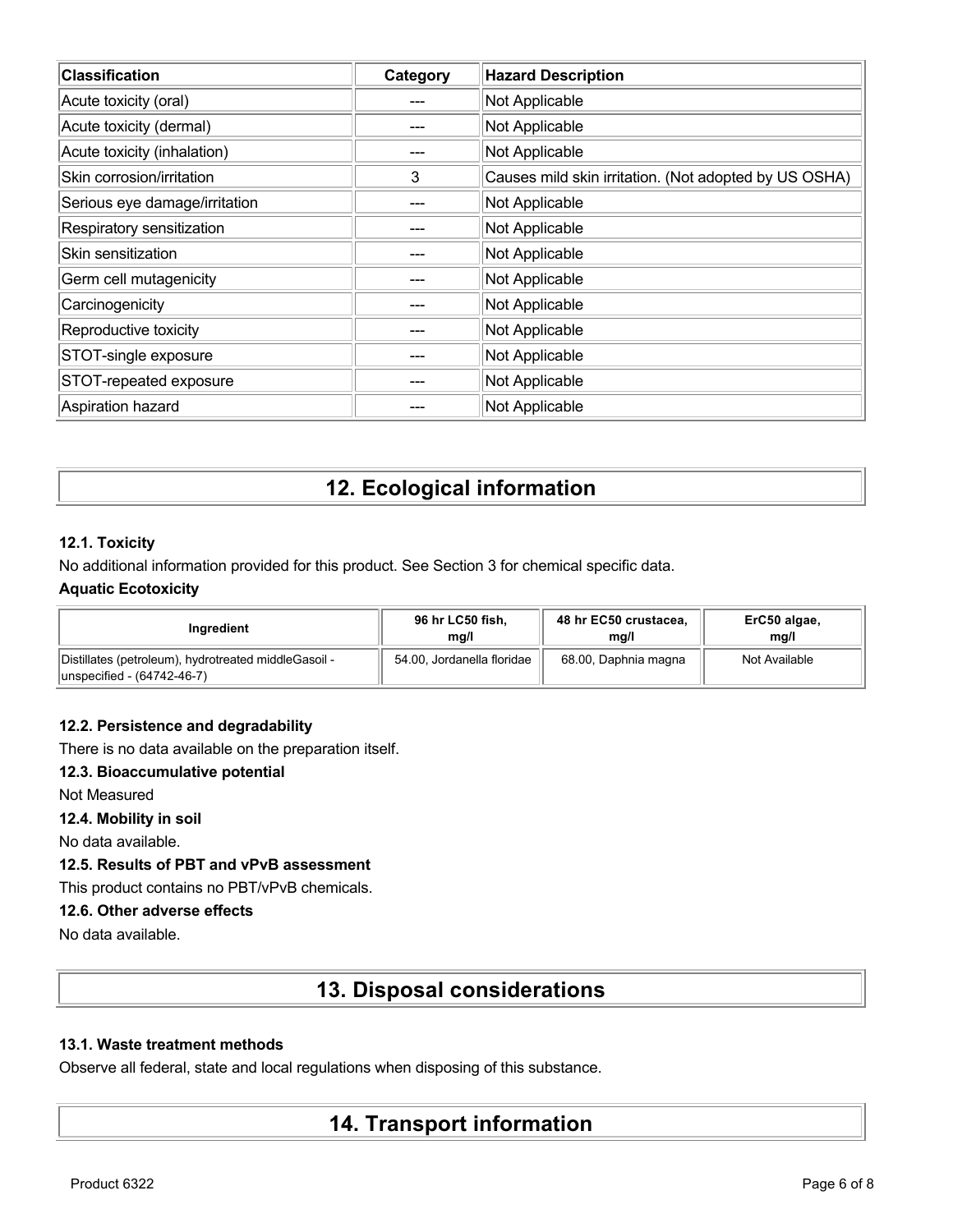#### **14.1. UN number** Not Applicable

- 
- **14.3. Transport hazard class(es)** Not Applicable

**14.4. Packing group Contract Contract Applicable Contract Contract Applicable** 

**14.2. UN proper shipping name** Compound, Cleaning,N.O.I., Liquid

## **15. Regulatory information**

**Regulatory Overview** The regulatory data in Section 15 is not intended to be all-inclusive, only selected regulations are represented. **Toxic Substance** All components of this material are either listed or exempt from listing on the TSCA Inventory.

**Control Act ( TSCA) WHMIS Classification** Not Regulated

**US EPA Tier II Hazards Fire:** No **Sudden Release of Pressure:** No **Reactive:** No **Immediate (Acute):** Yes **Delayed (Chronic):** No

#### **EPCRA 311/312 Chemicals and RQs:** (No Product Ingredients Listed)

- **EPCRA 302 Extremely Hazardous :** (No Product Ingredients Listed)
- **EPCRA 313 Toxic Chemicals:** (No Product Ingredients Listed)

### **Proposition 65 - Carcinogens (>0.0%):** (No Product Ingredients Listed)

#### **Proposition 65 - Developmental Toxins (>0.0%):** (No Product Ingredients Listed)

### **Proposition 65 - Female Repro Toxins (>0.0%):** (No Product Ingredients Listed)

#### **Proposition 65 - Male Repro Toxins (>0.0%):** (No Product Ingredients Listed)

#### **N.J. RTK Substances (>1%) :** (No Product Ingredients Listed)

### **Penn RTK Substances (>1%) :**

(No Product Ingredients Listed)

# **16. Other information**

The information and recommendations contained herein are based upon data believed to be correct. However, no guarantee or warranty of any kind, expressed or implied, is made with respect to the information contained herein. We accept no responsibility and disclaim all liability for any harmful effects which may be caused by exposure to our products. Customers/users of this product must comply with all applicable health and safety laws, regulations, and orders.

The full text of the phrases appearing in section 3 is:

H304 May be fatal if swallowed and enters airways.

H315 Causes skin irritation.

H332 Harmful if inhaled.